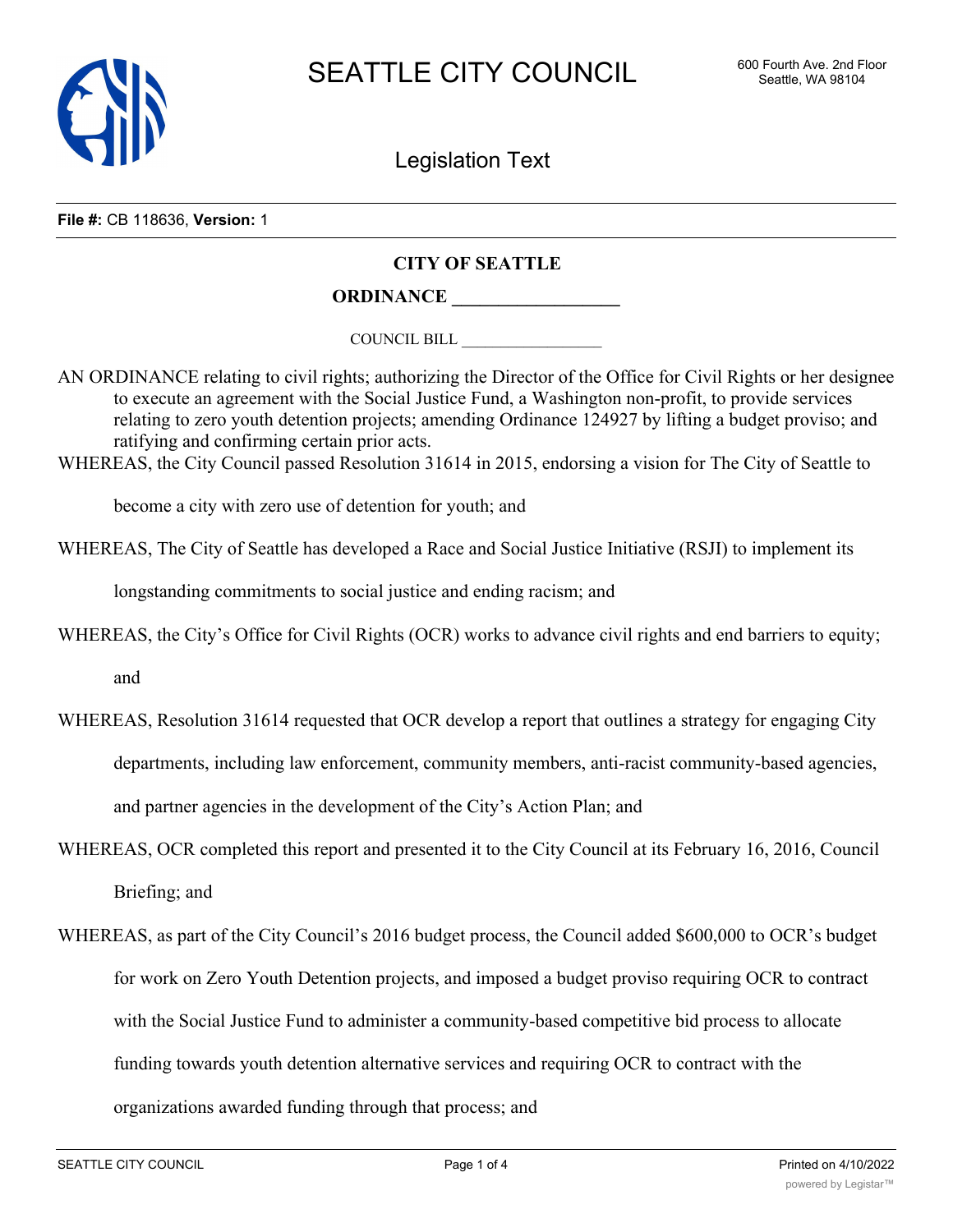WHEREAS, the City Council now prefers that the Social Justice Fund contract directly with the organizations awarded the funding through the competitive bid process to provide the youth detention alternative services; and

WHEREAS, OCR and the Social Justice Fund are now ready to commence with this important work; NOW, THEREFORE,

## **BE IT ORDAINED BY THE CITY OF SEATTLE AS FOLLOWS:**

Section 1. The Director of the Office for Civil Rights (OCR) or her designee is hereby authorized and directed to execute on behalf of The City of Seattle an agreement with the Social Justice Fund, a Washington non-profit corporation, in the form negotiated and accepted by the Executive, consistent with the material terms regarding scope of work and payment in the Agreement for Social Justice Fund Northwest Zero Detention Project attached to this legislation as Attachment A.

Section 2. The restrictions imposed by the following budget proviso are removed because the conditions in the proviso have been satisfied and they are no longer restrictions for any purpose, including those in Section 1 of Ordinance 124927:

| <b>Item</b> | <b>Department</b> | 2016 Green<br>Sheet | <b>Proviso</b>                                                                                                                                                                                                                                                      | <b>Budget Control</b><br>Level |
|-------------|-------------------|---------------------|---------------------------------------------------------------------------------------------------------------------------------------------------------------------------------------------------------------------------------------------------------------------|--------------------------------|
| 2.1         | Executive         | $34 - 1 - A - 2$    | "None of the money appropriated in<br>the 2016 budget for the Office for<br>Civil Rights (OCR) may be spent on a<br>contract with the Social Justice Fund<br>for Zero Detention Projects until the<br>City Council approves the proposed<br>contract by ordinance." | Civil Rights (00100-<br>X1R00) |

Section 3. Any act consistent with the authority of this ordinance taken after its passage but prior to its effective date is hereby ratified and confirmed.

Section 4. The change in the requirement for OCR to contract with the organizations awarded funding described in 2016 Green Sheet 34-1-A-2 to the requirement that Social Justice Fund contract with the selected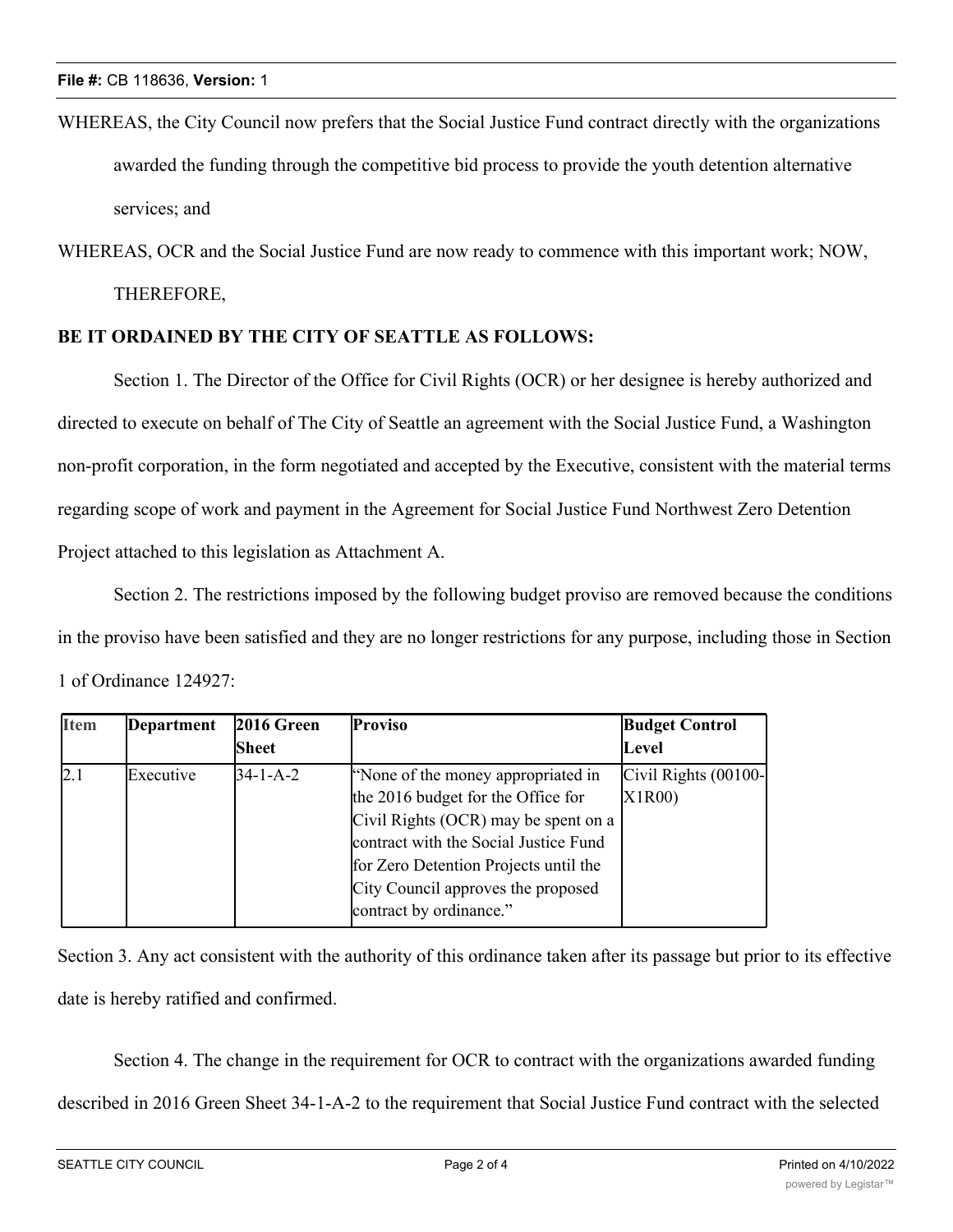organizations is approved.

Section 4. This ordinance shall take effect and be in force 30 days after its approval by the Mayor, but if not approved and returned by the Mayor within ten days after presentation, it shall take effect as provided by Seattle Municipal Code Section 1.04.020.

| Passed by the City Council the | day of | . 2016, and |
|--------------------------------|--------|-------------|
|--------------------------------|--------|-------------|

signed by me in open session in authentication of its passage this

\_\_\_\_\_ day of \_\_\_\_\_\_\_\_\_\_\_\_\_\_\_\_\_\_\_, 2016.

President of the City Council

Approved by me this \_\_\_\_ day of \_\_\_\_\_\_\_\_\_\_\_\_\_\_\_\_\_, 2016.

Edward B. Murray, Mayor

Filed by me this \_\_\_\_ day of \_\_\_\_\_\_\_\_\_\_\_\_\_\_\_\_\_\_\_\_\_\_\_, 2016.

Monica Martinez Simmons, City Clerk

(Seal)